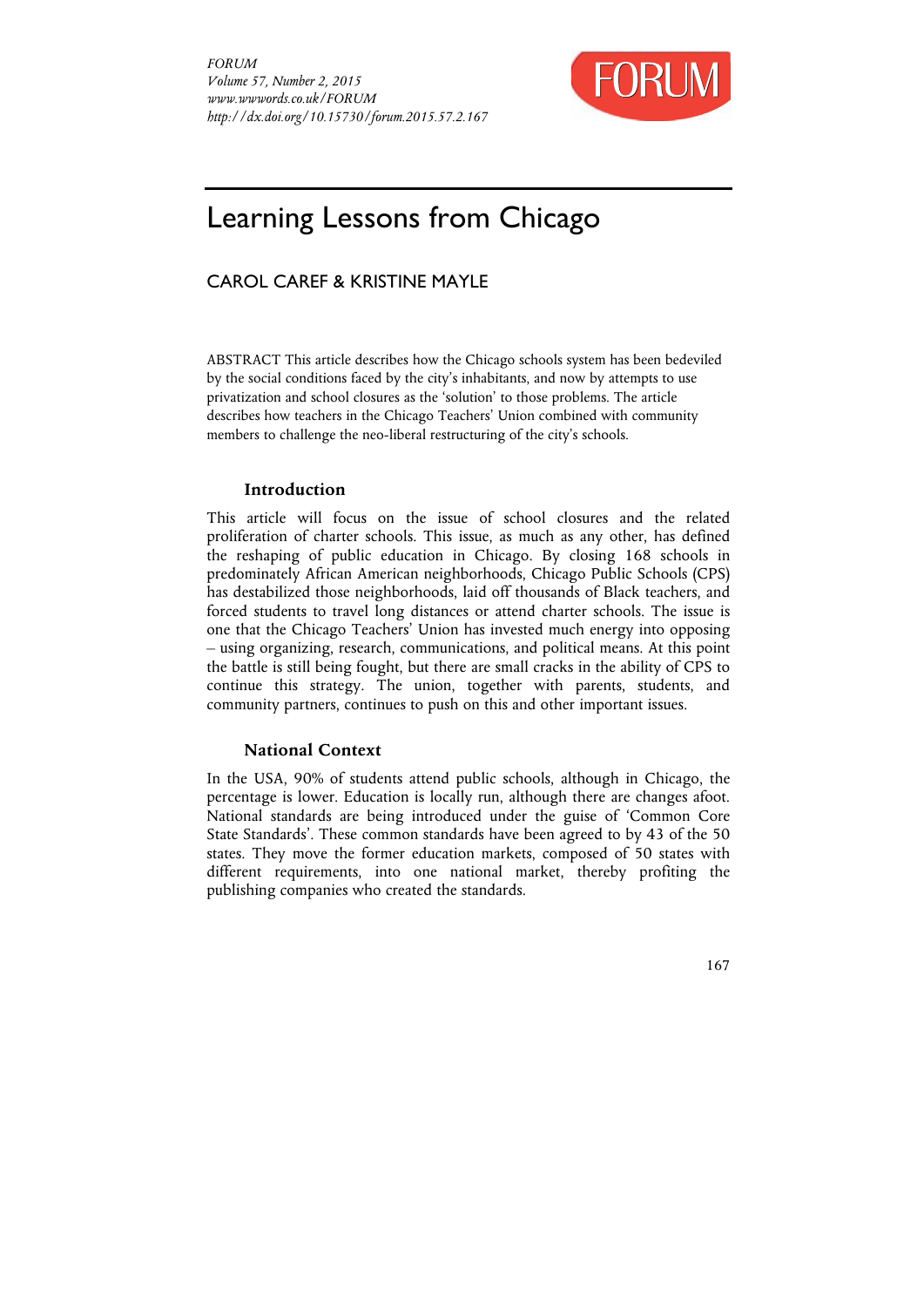Funding differs by locality, but Illinois schools are funded mostly by property taxes; this creates great inequities, as wealthier areas have more money for schools. The state provides less than one-third of the education dollars in Illinois, with the rest being generated locally. Federal money accounts for only 12% of education funding, and provides token support for special education and low-income students and for free breakfast and lunch programs. Federal money is distributed inequitably to states winning Race to the Top grants. The idea that education funding is a race, not a right, is one of the many issues facing the US education community.

There are two teachers' unions nationally: the American Federation of Teachers (AFT), to which the Chicago Teachers' Union (CTU) belongs, and the National Education Association (NEA). The organizations have different histories and structures; AFT is more common in the cities and NEA more common in suburbs and rural areas. There have been attempts to merge the two unions, but that has not happened on a national scale. The two organizations in New York and California are merged unions. Just about half of all teachers are union members; 24 states have 'right to work' laws which make it difficult for unions to organize.

Most AFT and NEA local units have the right to bargain collectively. In Chicago, the collective bargaining has, until recently, followed a traditional structure. Union leaders met in secret with bargaining team members from CPS. Although members knew in general what CTU was demanding at the bargaining table, the details were unknown. In the negotiations leading to the 2012-15 contract, CTU created an open bargaining process. The negotiating team was expanded to include 30 CTU leaders, in addition to the usual officers, attorneys, and staff members. These 30 leaders played an important role, as they explained to the CPS team the importance of each contract item under discussion. During 'caucus' breaks in negotiations, the expanded team discussed what response CTU should give to various CPS offers. Communications to the membership kept them abreast of bargaining developments. As 2015 approaches, there is talk of expanding this open process even more widely, to include students, parents, and interested community members, as was done recently in St Paul, Minnesota negotiations.

Throughout the United States, local school boards make decisions about the education of students in the locality. In most cases, these school boards are elected. In Chicago, the school board is appointed by the mayor. Chicago's unelected school board consistently makes decisions that are in line with the mayor's financial plans, but at odds with the city's actual education needs. The expansion of charter schools is one example of this. Charter schools are publicly funded, but privately managed. Even the charters that call themselves non-profit have made money from real estate deals, from huge administrative salaries, or from outlandish payments to the 'parent' organization of the charter management company. In this endeavor, they have been successful, but in educating students, they have proven no more successful than publicly funded, publicly run CPS schools.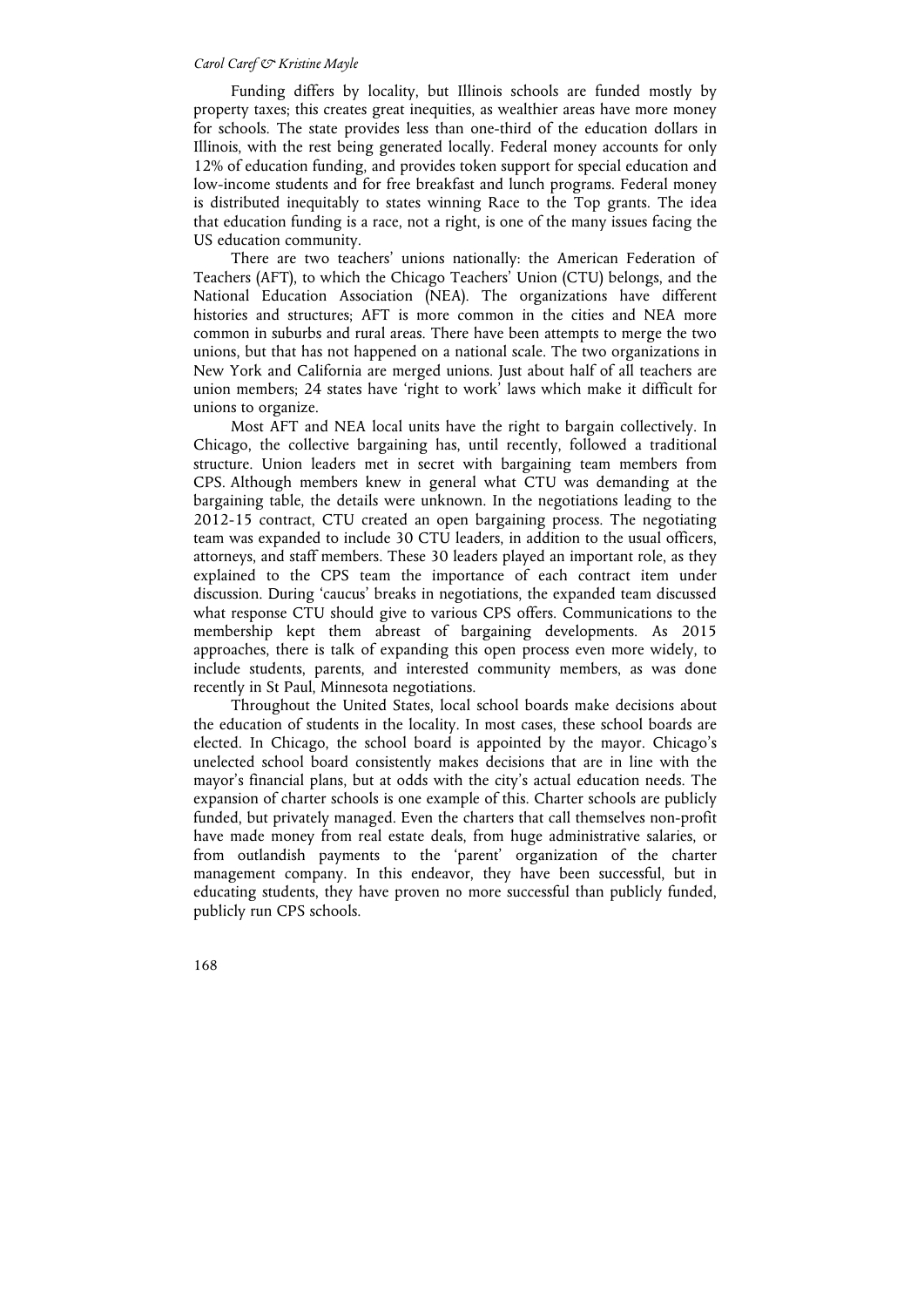## **The Neo-liberal Assault**

In 1995, the Illinois state legislature instituted mayoral control over Chicago's public schools. Signaling the corporate community's intrusion into education, CPS would now have a 'CEO' with business experience instead of a Superintendent with education experience. A few years later, the Civic Committee of the Commercial Club of Chicago issued recommendations that became the foundation of CPS's Renaissance 2010 policy. Subsequently, education policies took on the character of business practices. Practices like competition, investment in 'winners' versus disinvestment in 'losers' and outcomes-based planning all replaced proven educational practices of collaboration, more attention to those in greater need, rich curricula, and emphasis on hard-to-measure qualities such as creativity, critical thinking, and love of learning. It is hard to believe that the corporate community's interest in education is unrelated to the profit motive. The US education market is a \$800 billion business! While the details of how corporations make profits from this industry are still unfolding, the details of the harm to students from businessbased policies are apparent.

The closing of schools in order to turn the education of Chicago's students over to charter management organizations is a failed policy. While charters began as a vision for teacher-led, unionized schools that would lead to innovations to be shared across all schools, charter operators have pursued a different agenda. As a result, charter schools perform no better, and in many instances worse, than comparable neighborhood schools. The slash-and-burn approach to schooling that lies at the heart of the 'charter bargain' must be abandoned and replaced with policies based on proven supports for schools in need. By continuing to accelerate school closures, 'turnarounds' (all adults in the school must reapply for their jobs and most do not get rehired) and charter school proliferation, CPS ignores the evidence that their policy is a failure. The Districts' actions are destructive, particularly in low-income, African-American communities.

School actions, which include closures, turnarounds, consolidations, and phase-outs, and charter proliferation are concentrated in the African American South and West Sides of the city. These areas have the lowest median family incomes and frequently include demolished public housing sites. More than 95% of turnaround schools are located in census tracts [1] with the lowest median family income range. There are few school actions or schools run by charter management operators in areas of the city where the wealthiest Chicagoans live. The policies of CPS only further the destabilization of neighborhoods already disrupted by housing and employment crises, poverty, and racial segregation.

Although some exceptions do exist, in general, the 20-year-old policy of moving children from school to school has failed dramatically. On average, educational outcomes for CPS students have not improved, despite claims to the contrary. Instead, the policy of closing, turning around, consolidating or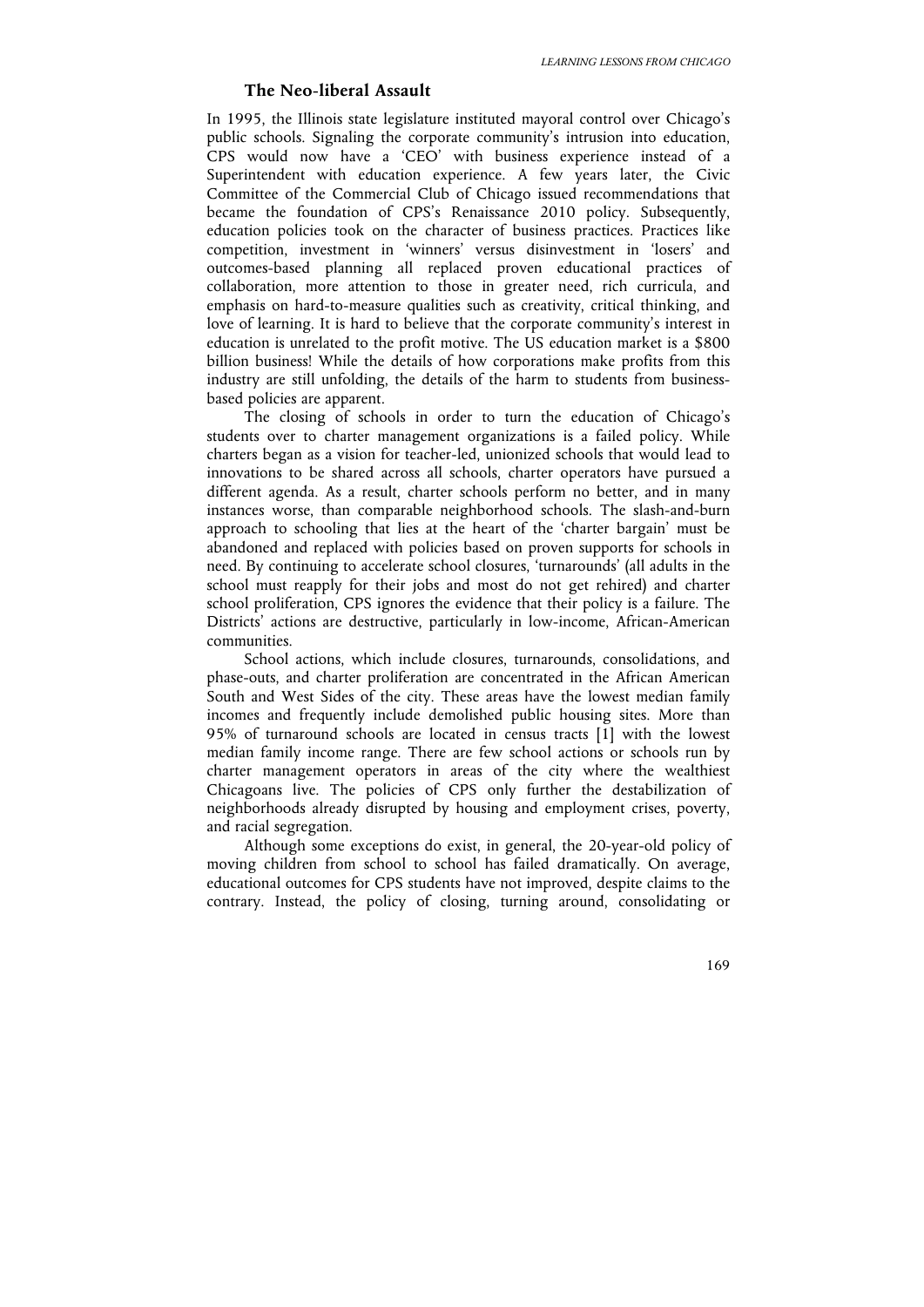phasing out neighborhood schools and turning the education of Chicago's students over to charter management companies has:

- increased racial segregation in schools in general;
- depleted stable African American neighborhood schools in particular;
- increased student mobility, particularly in areas with high concentrations of school actions;
- promoted disrespect and poor treatment of teachers by blaming them instead of CPS policy for under-performing schools;
- expanded unnecessary testing while decreasing opportunities for deep, conceptual learning;
- increased punitive student discipline.

The 'underutilization crisis' of 2013 was manufactured largely to justify the replacement of neighborhood schools by privatized charters. In spite of CTU and community-led protests against more closings, CPS closed 50 schools in May 2013. CPS claimed that it needed to 'right-size' the number of schools to match the number of students, but that position is not supported by the facts. Actually, CPS has opened more than 100 new schools and acquired or constructed space to educate close to 50,000 additional students in the last 10 years. Many of the new schools were placed in areas where existing schools had been closed. As part of the Gates Compact, CPS has pledged to open at least 60 new schools run by charter management organizations. If the problem is 'underutilization' or 'under enrollment', why spend hundreds of millions to create new schools?

While the policy of school closing and opening has not moved education in Chicago forward in any significant way, the benefits to charter school operators, private testing companies, real estate interests, and wealthy bankers are growing. The Chicago Board of Education's facilities decisions have a long and controversial political history, but the most recent iteration can be traced to 1995, when the Illinois state legislature granted complete control of the schools to the Mayor of Chicago. The city was once 'hailed as a pioneer for putting local school decision-making into the hands of elected school councils'[2], yet the practical operational effect of mayoral control was a concentration of power in the mayor's office and CPS central office. This shift made education policy less democratic and increasingly directed by the business community and politicians, with reduced input by actual educators. Since mayoral control began in 1995, the District saw both positive and negative increases, positive being graduation and negative being racial achievement gaps and percentage of students leaving the system. Huge resource disparities proliferated – selective enrollment schools were established, turnarounds and charters received state of the art facilities, equipment and supplies, while neighborhood schools serving low-income students of color deteriorated. These disparities, supposedly established to give 'choice' to parents, reflect a two-tiered system akin to what is commonly understood to be apartheid.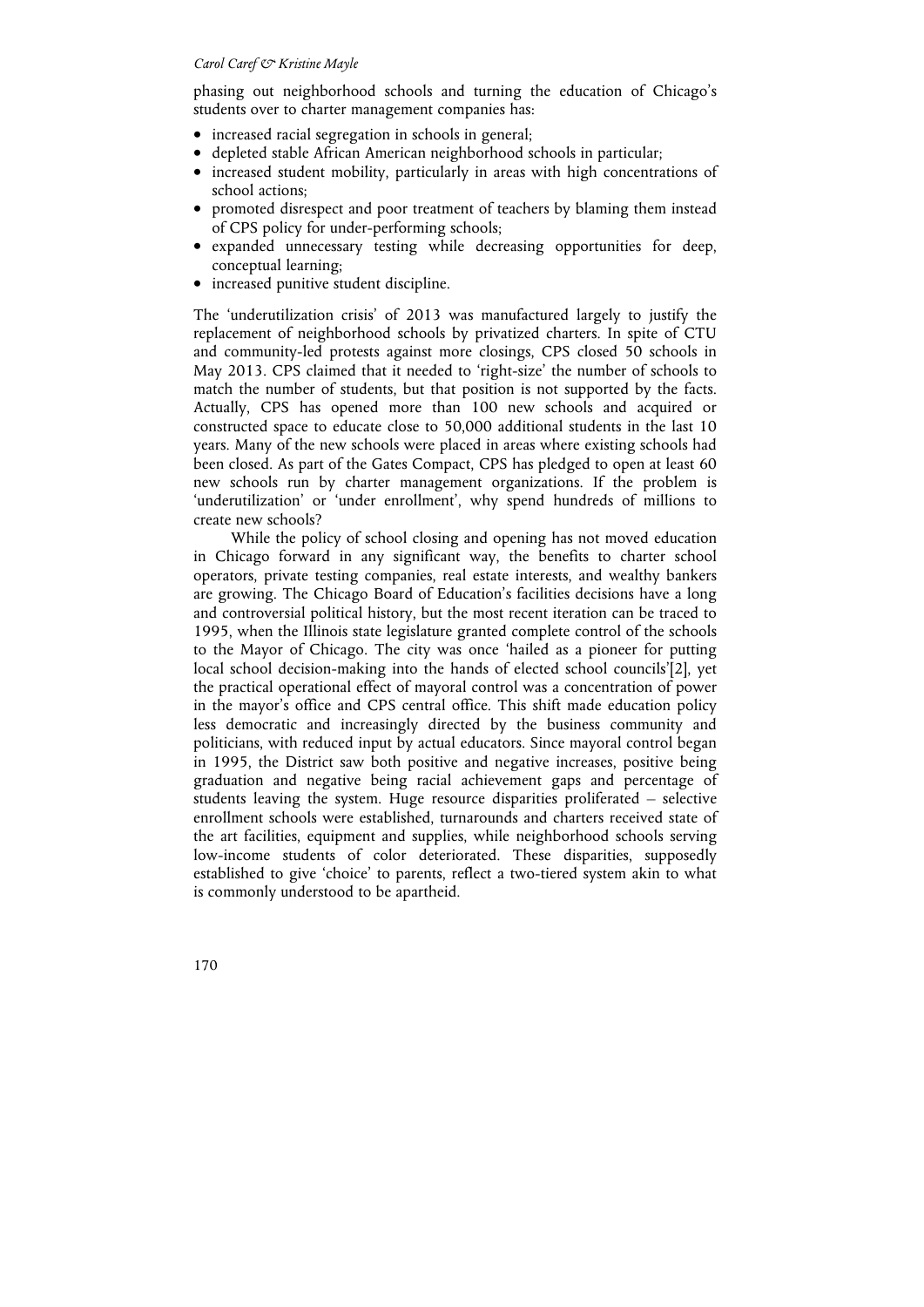Disparities grew under Arne Duncan, who was hired to lead CPS in 2001. During Duncan's tenure, the number of facilities decisions and school actions skyrocketed. In 2004, CPS launched the Renaissance 2010 initiative (Ren10), with the intention of improving schools by closing at least 60 low-performing neighborhood schools and opening 100 new schools in their place – mostly a mix of charter, contract, and performance schools, but also several magnet, selective enrollment, and new neighborhood schools. Ren10 was based on recommendations from the Civic Committee of the Commercial Club of Chicago [3] and the federal guidelines of No Child Left Behind, which allowed Districts to close or turn around schools that failed to make adequate yearly progress (AYP) on state exams.

Throughout the Ren10 process, CPS had *no* master facilities plan. Without any coherent strategy, CPS phased out, consolidated, and turned around 17 schools in early 2012, in addition to the dozens of schools acted against in the previous 10 years. Facilities decisions were so ad hoc and haphazard that pressure from parents, teachers, and community groups for a moratorium on school actions gained traction in the Illinois state capitol in 2009 and 2010. A bill that would have put the brakes on this policy was watered down during the legislative process (CPS lobbied heavily in opposition to the bill), and the resulting legislation did not call for a moratorium. Instead, the state created the Chicago Educational Facilities Task Force (CEFTF) to oversee CPS'S facilities decisions. Under the law, CPS is required to create a 10-year master facilities plan, but the District missed the January 2013 deadline and the plan that was finally released in September 2013 was severely deficient.

It is unsurprising that the 'reform' plan of the corporate community, represented by the Commercial Club, focused on gutting neighborhood schools and punishing teachers for the sake of private profits. Chicago's corporate leadership has been attempting to control public schools and weaken public sector unions for more than 100 years.[4] Furthermore, since mayoral control began in 1995 and gentrification has spread across the city in earnest, Chicago's political and corporate elite have used school reform as a strategy to attract and retain middle-class families in the city, while controlling and closing schools in low-income communities of color.[5]

In all, tens of thousands of students have been directly impacted by CPS school actions since 2001.[6] Some 88% of students affected are African American. Schools that are over 99% students of color ('Apartheid schools' [7]) have been the primary target of CPS school actions – representing over 80% of all affected schools. Black communities have been hit the hardest – three out of every four affected schools were economically poor and intensely segregated African American schools.[8]

These students face a wide range of challenges outside of school, including high levels of violence and trauma, but are still expected to serve as test subjects for unproven school reform schemes. Schools serving wealthier and whiter students would never be expected to fire the entire school staff; yet, this disruptive tactic has been used repeatedly on the predominantly Black South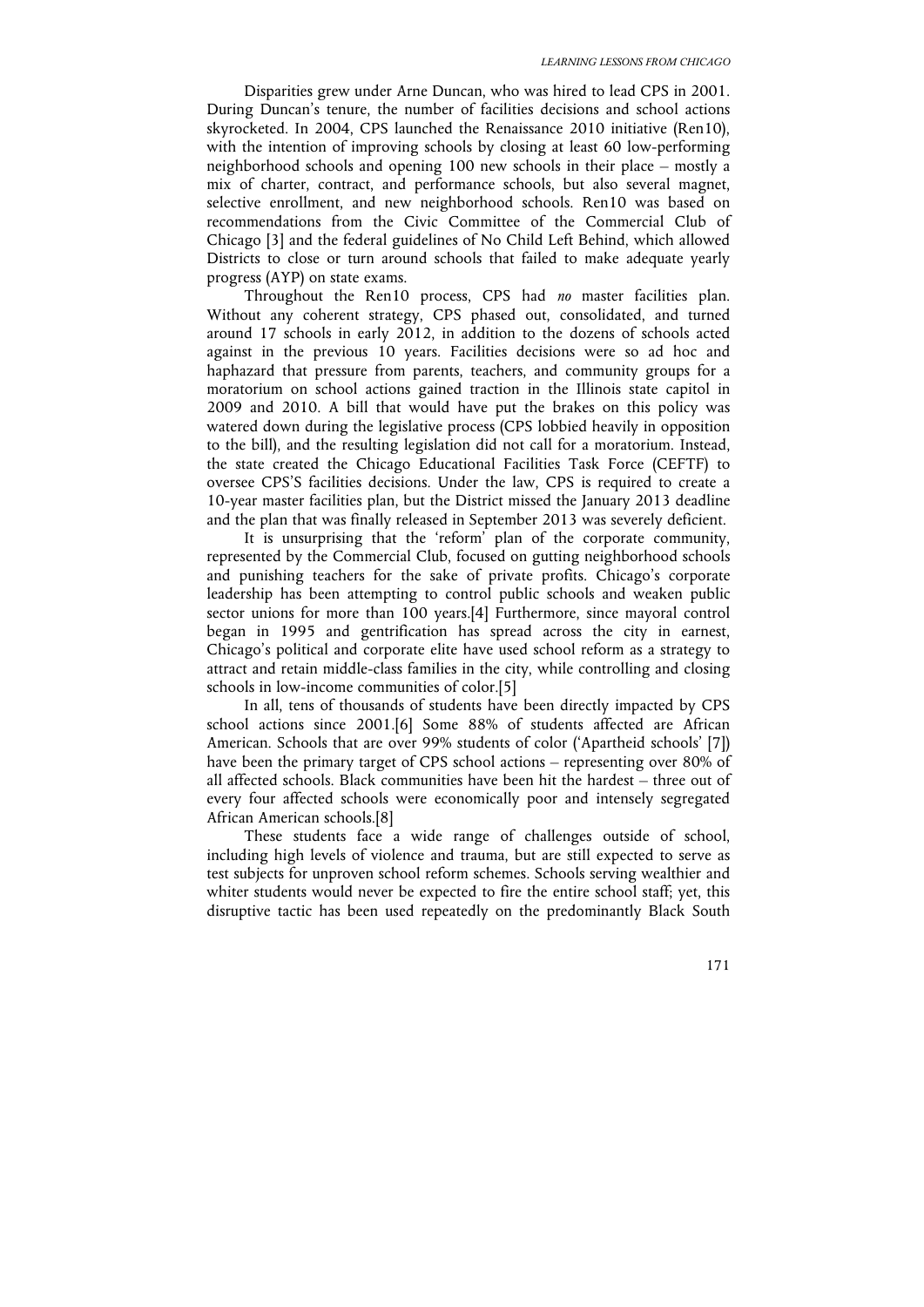and West Sides of Chicago. Moreover, school actions like closures and turnarounds disproportionately target experienced African American teachers. In 2011, African Americans – 26% of all teachers – represented 65% of teachers in schools earmarked for closure and 40% of tenured teachers laid off.[9] The number of African American teachers is likely to decline even more, as Black teachers make up only 20% of the District's teachers with five or fewer years of experience.[10] The proliferation of charter schools also contributes to the decline of Black educators and the racial imbalance between the teachers and the students in CPS – only 22% of teachers identified as Black among CPS charter schools in 2011, compared to the roughly 60% of Black students in charters.

The massive school closures that have been part of CPS's broader strategy dating back to the 1990s have drastic consequences: they tear apart school communities; they disrupt deep and strong relationships between students, parents, and teachers; and they dismantle organizations that are often the only center of stability and safety for students. Overall, students have not benefited from schools closures or turnarounds. Despite the illusion of 'choice', students affected by school actions have most often landed in schools that struggle as much as their previous school.[11] In a consolidation or closure, those students are sent to a receiving school that may be several miles from their original neighborhood school. The transferred students have to navigate transportation challenges and cross gang territories that put them at risk of violence. Additionally, studies have shown that student achievement in the receiving schools is negatively affected by the school closures.[12]

Charter and turnaround schools do not serve all neighborhood students. If the original school endured a closure and restarted as a charter, students in the new school usually have a different composition than the previous mix of students – fewer special education students, fewer students from the neighborhood and fewer low-income students.[13] Charter schools require an application process for lottery admissions, which has the effect of weeding out students who have difficult family situations or are more alienated from school. The school action policies of CPS have a disproportionately negative impact on the students who most need policies that actually improve the quality of their education.

While school closures and disruptions have required vast resources at both the District and school level, simple yet effective interventions to help students have had their funding removed and have ben ignored for decades. The *Chicago Tribune*'s 2012 series on truancy at the elementary level in CPS sheds light on the tragic and complex life struggles that impede the ability of so many children living in poverty to get to school.[14] As with other challenges associated with the effects of poverty and segregation in Chicago, truancy is especially prevalent in South and West Side communities. As many as 20% of Black elementary school students missed more than four weeks of school in 2011 due to truancy, gaps in enrollment, and absences.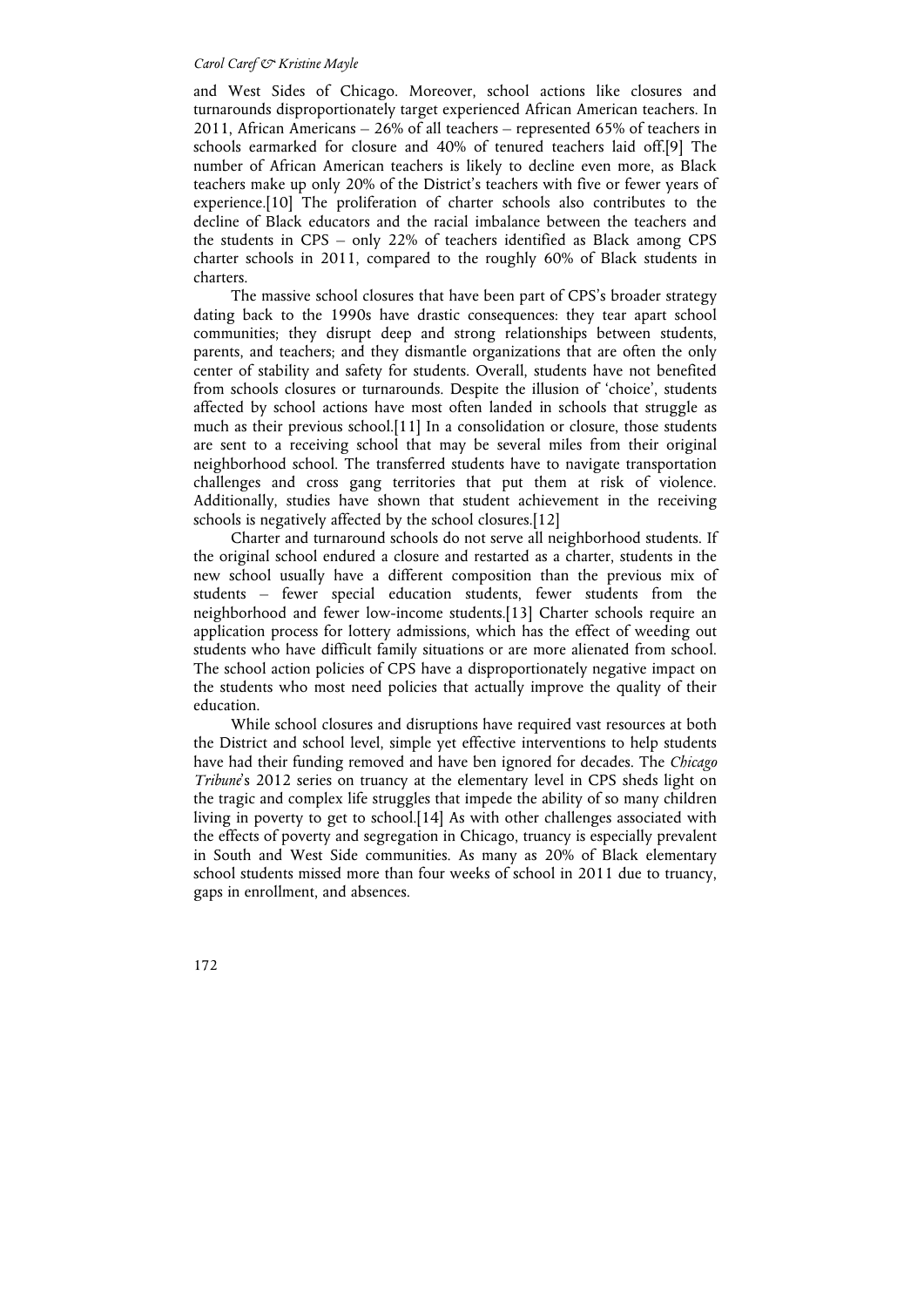The reasons for truancy have their roots in poverty and the difficult familial circumstances of the students, but schools can still help children when they have the resources to individually and personally monitor the students who consistently fail to appear in school. The *Tribune* series indicates that for some suburban school districts coping with rising poverty, the use of truant officers and social workers to reach out to students and their families is of crucial importance in making sure children don't end up out of school and forgotten.[15] Truant officers are long gone from CPS – the last one was fired in 1992. Like other essential support staff, even when CPS had them, there were never enough truant officers to go around, with most working in at least three schools.[16] The data from that period indicate that truancies went up in the years following the loss of truant officers.

Instead of providing schools with resources and funding so that they can properly offer wraparound supports, the District has attacked and shut down schools they label 'failing'. Schools that have been closed, turned around and phased out all had histories of high chronic truancy in the years leading up to the disruptive school actions. High schools that faced school actions from 2008 to 2011 had chronic truancy rates averaging over 50% in the years prior to closure. Elementary schools that faced school actions over those years had nearly one in five students chronically truant. The District's contradictory response to such evident need for targeted support shows how misguided the policies of austerity and school closures are.

#### **The Union Response**

In June 2010, a group of teachers formed the Caucus of Rank-and-File Educators (CORE) and won leadership of the 30,000-member CTU. Members voted for CORE because the caucus had focused on organizing against the neoliberal assault, while their predecessors ignored it. CORE fought against the closing or 'turn around' of 25 schools that had been placed on the 2009 'Hit List'. They attended and organized at every hearing, held protests downtown and in neighborhoods, wrote letters to the editors of local newspapers, and united with community and parent groups to fight the school actions. They organized 500 people to attend a meeting during a January blizzard to plan the fight. In the end, nine schools were removed from the list – not enough, but more than previously, when CPS had carte blanche to close and turn around at will.

In 2010, the list of 15 schools slated for action ended up being eight, after more protests organized by CORE and their community partners in the Grass Roots Education Movement (GEM). Most of the eight schools were turned around. This process leads to the dismissal of every adult in the building (including lunchroom workers, custodians, and other support workers, as well as teachers and principals). Workers may 'reapply' for their jobs, but are seldom rehired. Turnaround is mainly a ploy to turn over schools to private operators,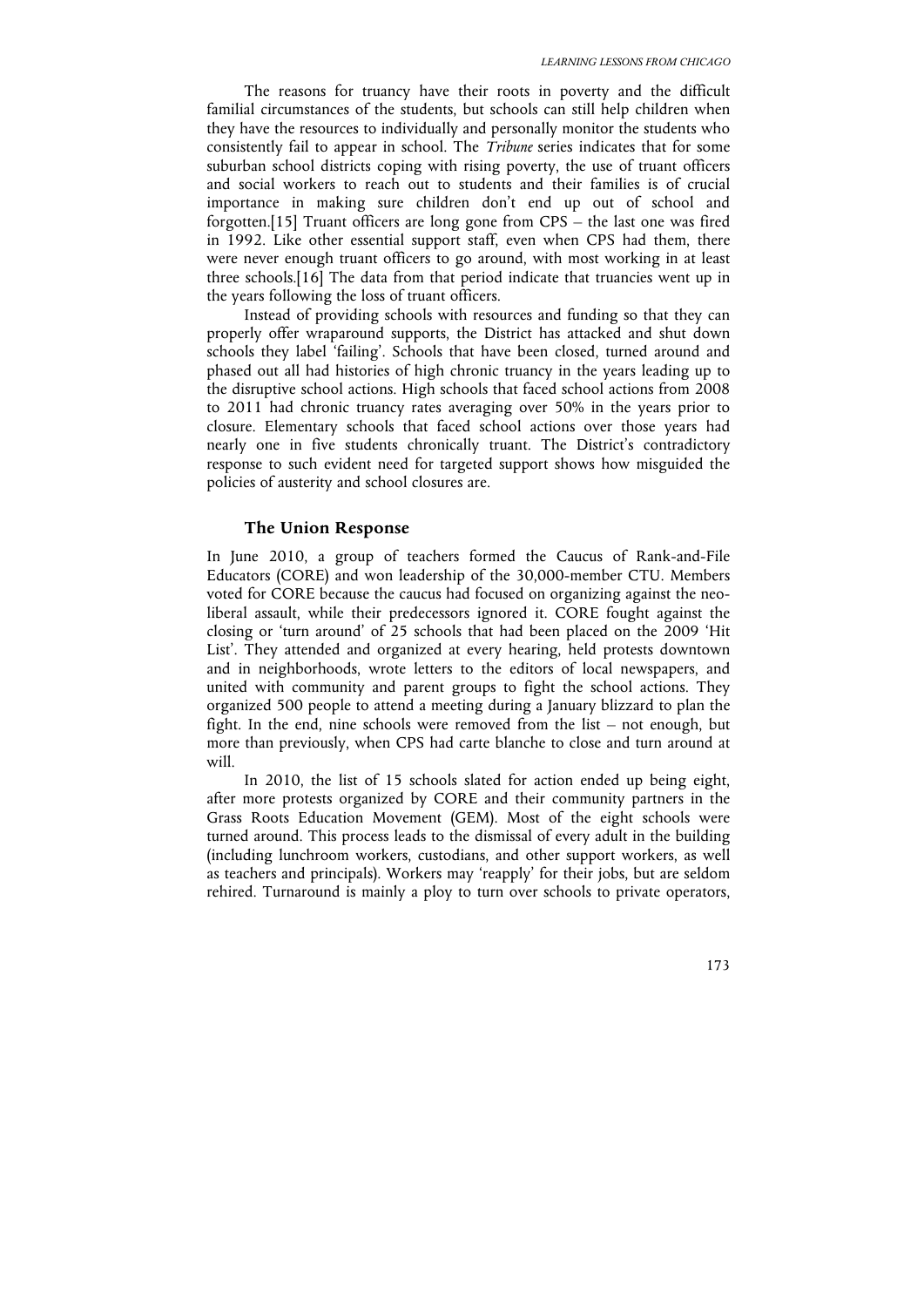such as Academy for Urban School Leadership (AUSL), although unlike charters, the schools are still unionized and subject to CPS policies.

In addition to leading the fight against school closures and turnarounds, CORE built its internal strength. It held a study group on Naomi Klein's *The Shock Doctrine.* Its members met often, recruited new members, and raised money. It hammered out its principles, and agreed to the following:

- Member-Driven Union The focus of the caucus is to respond to and represent the voice of the members.
- Transparency  $\&$  Accountability All actions, elections and finances shall be open to all members for inspection and as such are open to public debate and discussion within the membership.
- Education for All CORE fights for equitable high-quality education for all students and seeks to establish and maintain partnerships among parents, students, community, and labor organizations for this purpose.
- Defense of Publicly Funded Public Education Whereas public education is under attack from a well-funded group of business interests, politicians, privatizers, and enemies of publicly funded public education, CORE seeks to defend publicly funded public education as the last bastion of democratic expression and hope for students in all public schools across Chicago.
- Strong Contract A strong agreement between the Chicago Teachers' Union and the Board of Education shall ensure that working conditions and compensation provide for optimal teaching and learning.

The principles and actions proved to be in line with what CTU members wanted to see in their leaders, and those elected from CORE have continued to lead the union with those principles in mind.

The change in direction led to a noticeable improvement in teacher morale. The new CTU leadership made several changes to the focus of the union. They allocated the resources needed to create a CTU organizing department, and a research department, neither of which had previously existed. They strengthened the communications department, and members began to regularly see quotations from CTU leaders in the newspaper as well as radio and television interviews. The legislative department was reinvigorated as well. The new leaders aligned the salaries of union staff with teachers' pay. In addition, they created a summer program that trained activist teachers to organize their peers and formed contract committees in every school. They increased training for the elected union leaders in each school, known as *delegates*.

In September 2012, the CTU published 'The Schools Chicago's Students Deserve'. The report made the case for immediate district-wide enforcement of practical and proven solutions to improve the academic performance of Chicago's students. It presented the argument that the education children receive should not depend on zip code, family income, or racial background, although statistics show that all too often those are the deciding factors. It was the answer to the neo-liberal narrative about the 'reforms' necessary to fix education. This paper became the cornerstone of CTU's advocacy.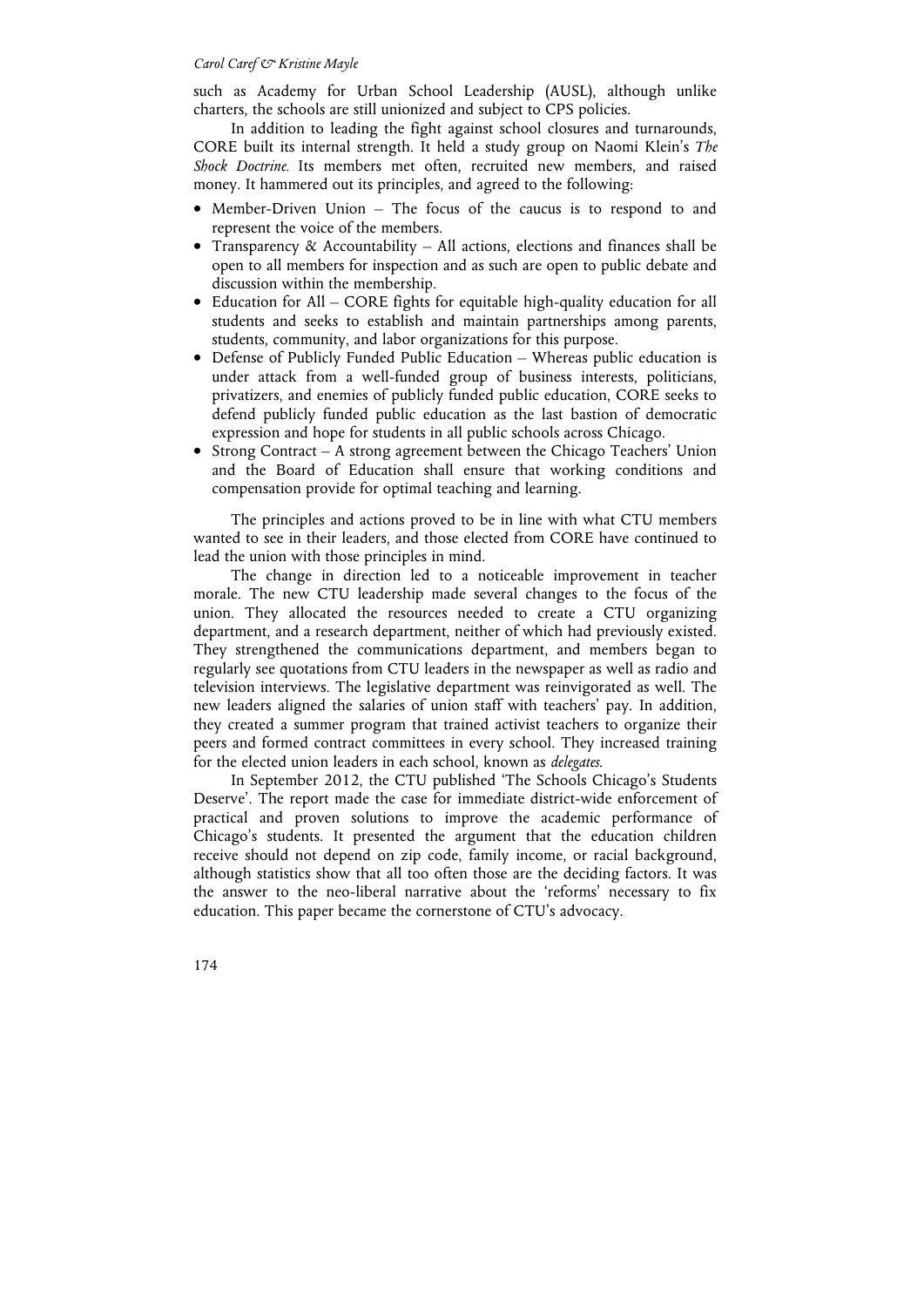'The Schools Chicago's Students Deserve' also took on the funding issue. It attacked schemes such as Tax Increment Financing (TIFs), which diverted money from schools and other public projects into the pockets of bankers and developers. It called for fair school funding, progressive taxation, and an end to corporate subsidies and loopholes. The paper itemized the educational improvements that could be tied to these funding increases.

CTU turned every attack into an organizing opportunity. In 2010, the billionaire-backed Stand for Children (also known as 'Stand on Children') donated hundreds of thousands of dollars to Illinois politicians for their election campaigns. Those politicians then held 'education hearings' to push Stand's agenda. CTU organized hundreds of members to attend the hearings, published research to dispute Stand's claims, and lobbied legislators against the 'reform' agenda. The result was legislation that was far less harmful than it would have been without CTU's efforts.

In 2011, CPS started demanding 'waiver votes' (a contract clause allowed members to waive a section of the contract for their school, with a majority vote), to allow for a longer school day. CTU had meetings in virtually every school scheduled to take a waiver vote, which resulted in a 'no' vote in all but a handful of schools. The effort led to the election of delegates in dozens of schools without them, energized members used to having no recourse against CPS demands, and created a basis for further organizing efforts.

The Stand on Children law passed in 2011 included several provisions designed to make it harder for CTU to strike. The union was able to turn every one of those provisions around and use it to its advantage. The law required a yes vote of 75% of the membership (not just the voters) in order to strike. The CTU held delegate training sessions, mock votes, and practice votes in the schools, so that when the actual vote came, the organizational apparatus was in shape to guarantee that every member voted. The draconian measures implemented by CPS, including the denial of a negotiated 4% pay rise, together with the confidence the CTU leadership had instilled in members, meant that most members were ready to vote 'yes' to a strike. When the actual vote came, 90% of members and 98% of those voting said 'yes' to authorization of a strike.

The law also required that an impartial 'fact finder' look at disputed issues. The fact finder looked at the CPS numbers and the CTU numbers and agreed that the CTU numbers were right. He recommended:

- 1. A 12.6% pay increase to account for his finding that teachers would be working a 19.6% longer day and year.
- 2. An additional 2.25% cost-of-living increase.
- 3. Step and lane increases. The district wanted to scrap these pay increases based on seniority and education in favor of a merit pay program, which the union opposed.

It was obvious that this favorable decision did not happen in a vacuum, but was the result of the hard work of the organizing, research, and communications department. The large turnout of CTU members to vote, rally, and march in the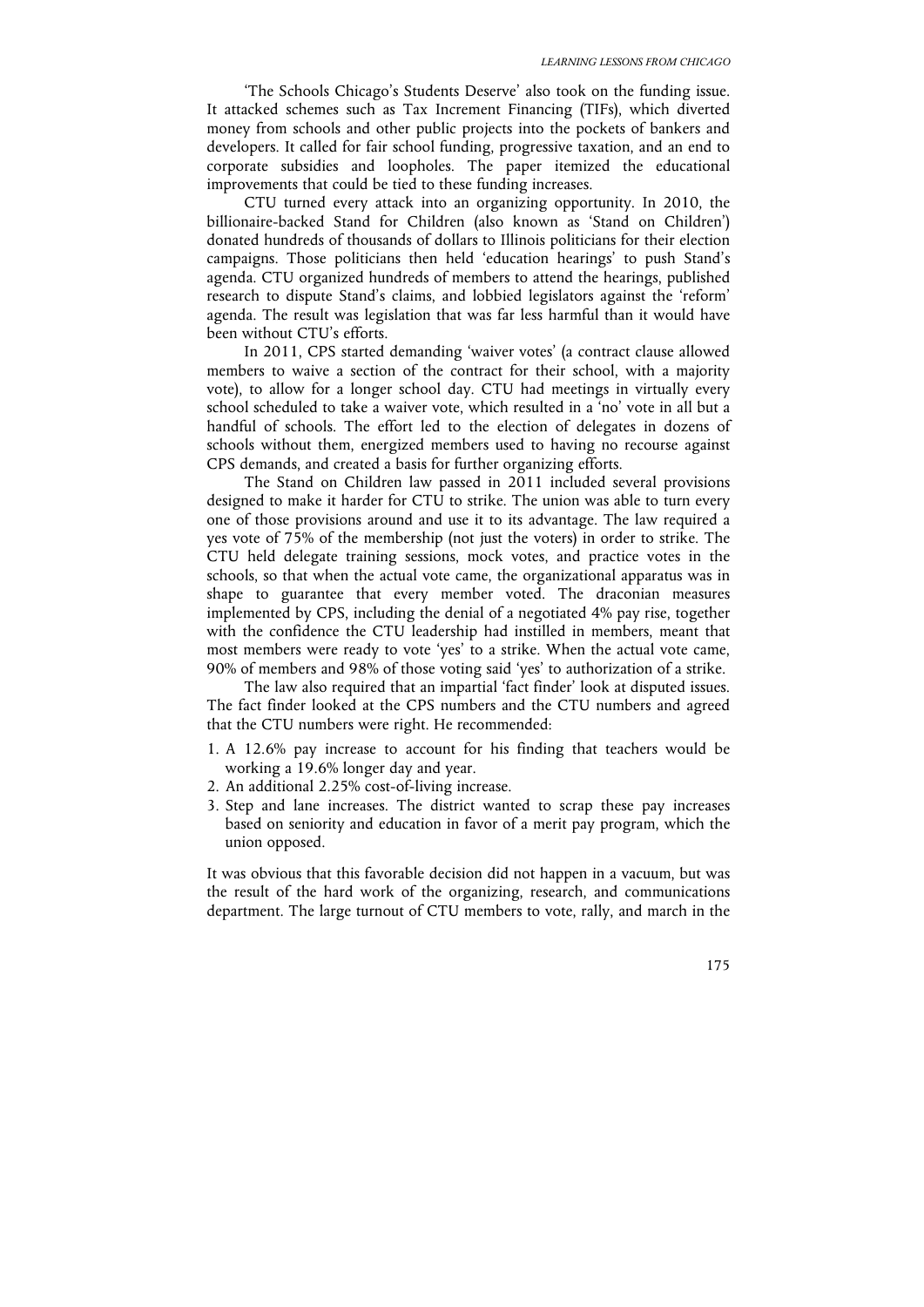streets, the evidence compiled by research, and the publicity generated by communications all played a role in this decision.

A May 23, 2012 rally had galvanized members and the public alike. The spirited gathering of 4000 (all that could fit in the hall) joined another 2000 CTU members and supporters for a march around downtown Chicago that took over the streets and foreshadowed the daily downtown rallies that would later occur during the strike.

By September 2012, the city had still refused to offer CTU members an acceptable contract. The House of Delegates voted unanimously to go on strike. It was the first teacher strike in Chicago in 25 years. A *Truthout* review of Micah Uetricht's book *Strike for America: Chicago teachers against austerity* sums up the strike as follows:

'The entire city felt transformed', Uetricht writes. 'Teachers were engaged in highly visible, militant, mass action, and there was a widespread sense throughout the city of the legitimacy and necessity of such action – for educators and for other workers ... The union held mass rallies nearly every day with tens of thousands of teachers and their supporters ... Teachers began organizing actions themselves, independent of the CTU leadership. No union staffers planned the small marches on the mayor's house during the strike; teachers planned these themselves.'

 This had an enormous impact on union activists because the ability to do what they felt was necessary – without having to jump through bureaucratic approval hoops – gave the members a sense of CTU ownership. Eight days later, when a tentative contract settlement was reached, they voted to extend the strike by two days to give themselves a chance to thoroughly digest the document rather than allow Lewis and the negotiating team to tell them what it said. 'For the first time,' Uetricht writes, 'teachers were studying every word of their contract, the principal document governing their work lives.' On October 3, 79 percent of the membership voted in favor of the accord.

 And the lessons? *Strike for America* concludes that 'Rather than trying to meet free-market education reformers in the middle on their proposals to privatize schools or increase teacher evaluations based on standardized testing – as national teachers unions have done – the CTU was uncompromising in its rejection of the demands of Mayor Rahm Emmanuel and corporate reform groups. Rather than allowing such groups to paint the union as a roadblock to educational progress, the CTU put forth its own positive proposals to reform schools, grounded in an unapologetic vision of progressive education that would be funded by taxing the rich.'[17]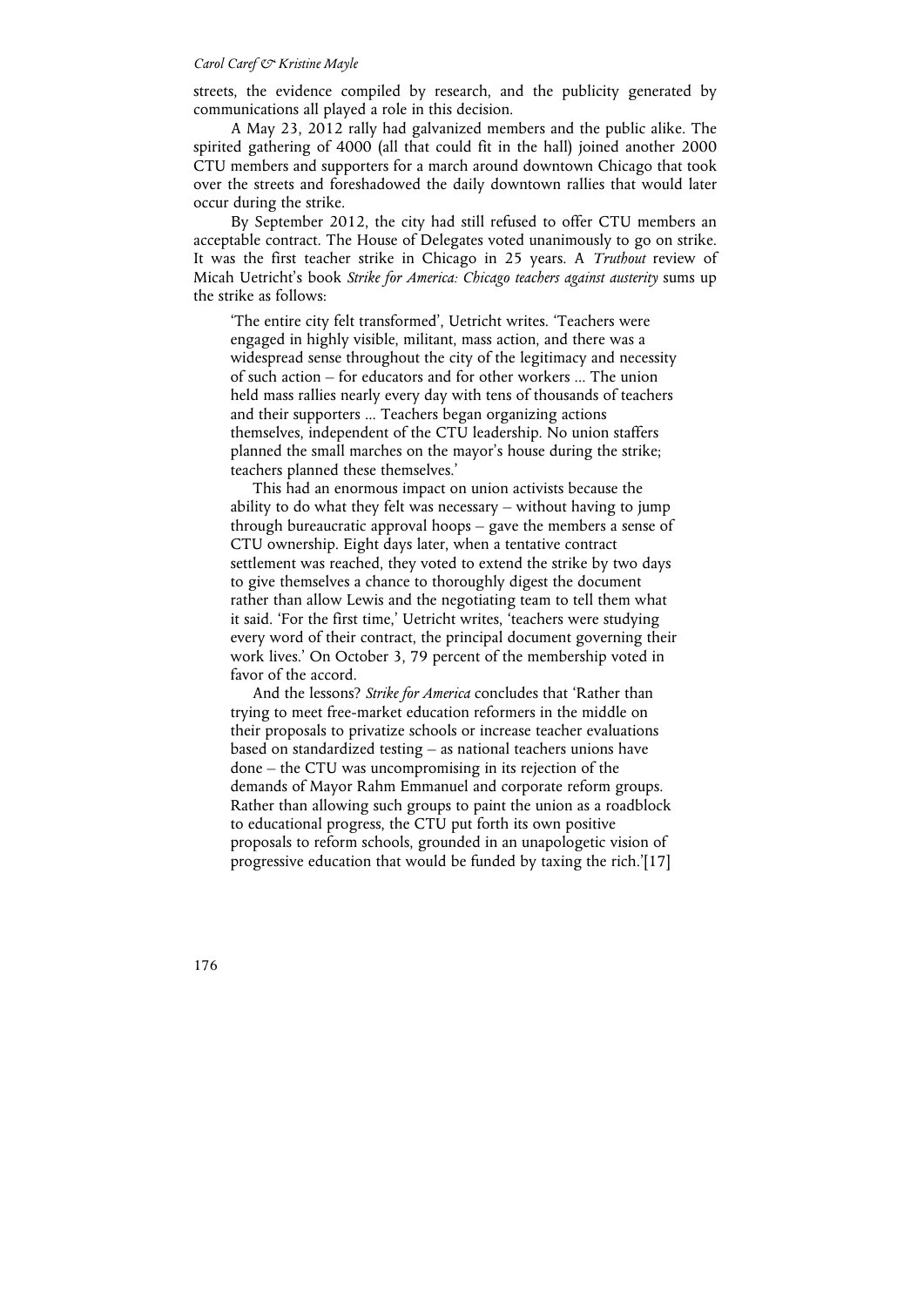# **Notes**

- [1] Census tracts are small areas within counties that are used by the US Census Bureau to track and analyze socio-economic and population data over time and across areas. Since they are small (between 1500 and 8000 residents), they are thought to be relatively homogeneous in terms of the characteristic information the census collects about the people that live there. For more information about census tracts, visit the US Census Bureau website: www.census.gov
- [2] P. Lipman, J. Smith, E. Guststein & L. Dallacqua (February 2012) Examining CPS' plan to close, turn-around, or phase out 17 schools. *Data and Democracy Project: Investing in Neighborhoods, Research Paper Series, Paper #3*. http://www.uic.edu/educ/ceje/resources.html
- [3] Civic Committee of the Commercial Club of Chicago (2003) *Left Behind: a report of the Education Committee.* Note: the Civic Committee members are Chicago's corporate elite, the chairmen and CEOs of the top corporations operating in Chicago. For a list of its members and initiatives, visit http://civiccommittee.org
- [4] D. Shipps (2006) *School Reform, Corporate Style: Chicago 1880-2000*. Lawrence, KS: University of Kansas Press.
- [5] P. Lipman (2009) Making Sense of Renaissance 2010 School Policy in Chicago: race, class, and the cultural politics of neoliberal urban restructuring*.* (Working Paper GCP-09-02). Retrieved from Great Cities Institute Working Paper: https://greatcities.uic.edu/2009/01/01/making-sense-of-renaissance-2010-school-policy-in-chicago-race-class-and-the-cultural-politics-ofneoliberal-urban-restructuring-gcp-09-02/
- [6] School actions include closures, turnarounds, consolidations, and phase-outs.
- [7] Apt term referring to schools with 99% or more non-white students, coined by Gary Orfield, Co-Director of the Civil Rights Project of UCLA.
- [8] Referring to schools that were at least 90% Black and at least 75% free or reduced price lunch.
- [9] Data from 2011 ISBE Teacher Service Records and CPS Position Rosters.
- [10] C. Caref & P. Jankov (2012, February 16). The Schools Chicago's Students Deserve. http://www.ctunet.com/blog/text/SCSD\_Report-02-16-2012-1.pdf
- [11] M. de la Torre & J. Gwynne (2009) *When Schools Close: effects on displaced students in Chicago Public Schools.* Chicago: Consortium on Chicago School Research.
- [12] Quentin Brummet (2012) The Effect of School Closings on Student Achievement. https://search.msu.edu/index.php?q=brummet+the+effect+of+school+closin gs#gsc.tab=0&gsc.q=brummet%20the%20effect%20of%20school%20closings &gsc.page=1
- [13] M. de la Torre, E. Allensworth, S. Jagesic, J. Sebastian& M. Salmonowicz (2012) *Turning Around Low-Performing Schools in Chicago.* Chicago: Consortium on Chicago School Research. http://ccsr.uchicago.edu/publications/turningaround-low-performing-schools-chicago-full-report